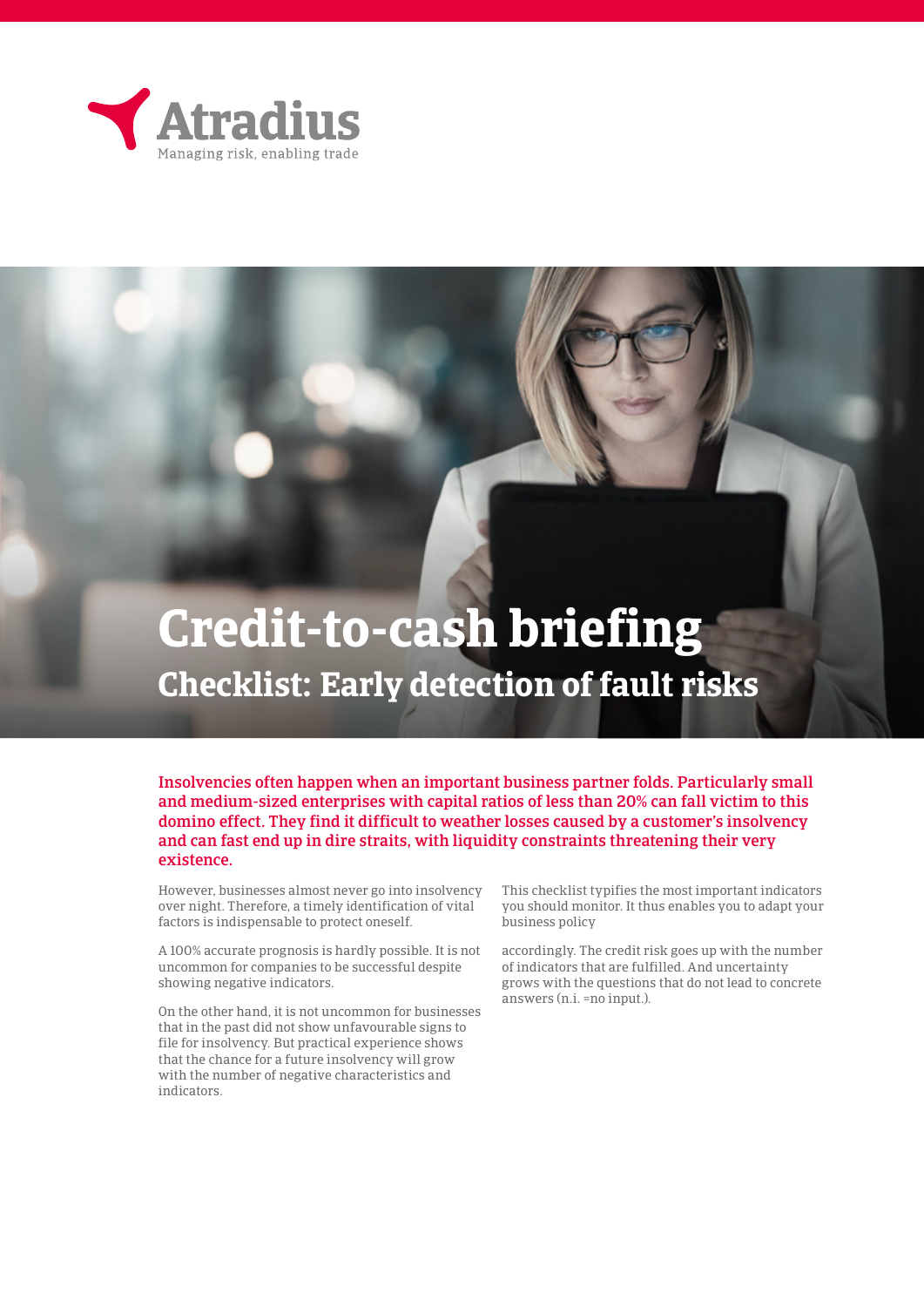### **Payment behaviour**

| A customer with a bad payment record is an unmistakable early warning sign, particularly if negative changes occur. Be<br>sure to adapt your terms of payment and security measures accordingly. |            |                |      |  |  |  |
|--------------------------------------------------------------------------------------------------------------------------------------------------------------------------------------------------|------------|----------------|------|--|--|--|
| Keep close tabs on the following indicators:                                                                                                                                                     | <b>YES</b> | N <sub>0</sub> | N.I. |  |  |  |
| Does your customer frequently fail to pay on due dates?                                                                                                                                          |            |                |      |  |  |  |
| Do they permanently take advantage of the full credit lines you have granted?                                                                                                                    |            |                |      |  |  |  |
| Have constant reminder notices been necessary of late?                                                                                                                                           |            |                |      |  |  |  |
| Does your customer at times ask you to prolong overdue bills?                                                                                                                                    |            |                |      |  |  |  |
| Has your customer suddenly changed the bank?                                                                                                                                                     |            |                |      |  |  |  |
| Has your business partner offered bills of exchange when invoices become overdue?                                                                                                                |            |                |      |  |  |  |
| Have cheques recently been returned unpaid or bill of exchange dishonoured?                                                                                                                      |            |                |      |  |  |  |
| Were insufficient funds in the account when debited?                                                                                                                                             |            |                |      |  |  |  |
| Did unwarranted rescission of direct debit authorisations occur?                                                                                                                                 |            |                |      |  |  |  |

#### **Senior management**

Particularly the management of small and medium-sized businesses often lacks the relevant expertise to generate a sustainable level of profit. You should closely monitor the following potential weak points in the senior level:

| <b>Oualification:</b><br>Particularly the management of small and medium-sized businesses often lacks the relevant<br>expertise to generate a sustainable level of profit. You should closely monitor the following potential<br>weak points in the senior level:   | <b>YES</b> | N <sub>O</sub> | N.I. |
|---------------------------------------------------------------------------------------------------------------------------------------------------------------------------------------------------------------------------------------------------------------------|------------|----------------|------|
| Insufficient management expertise?                                                                                                                                                                                                                                  |            |                |      |
| Lacking experience in the relevant sector?                                                                                                                                                                                                                          |            |                |      |
| Lopsided technological orientation?                                                                                                                                                                                                                                 |            |                |      |
| Rather unrealistic business planning?                                                                                                                                                                                                                               |            |                |      |
| Human resource problems<br>Particularly the management of small and medium-sized businesses often lacks the relevant<br>expertise to generate a sustainable level of profit. You should closely monitor the following potential<br>weak points in the senior level: | <b>YES</b> | N <sub>O</sub> | N.I. |
| Have there been problems with the issue of succession?                                                                                                                                                                                                              |            |                |      |
| Was there a frequent change of partners in the past?                                                                                                                                                                                                                |            |                |      |
| Is there a high turnover among senior management?                                                                                                                                                                                                                   |            |                |      |
| In your eyes, has the senior management made errors in assessing situations and developments in<br>the recent past?                                                                                                                                                 |            |                |      |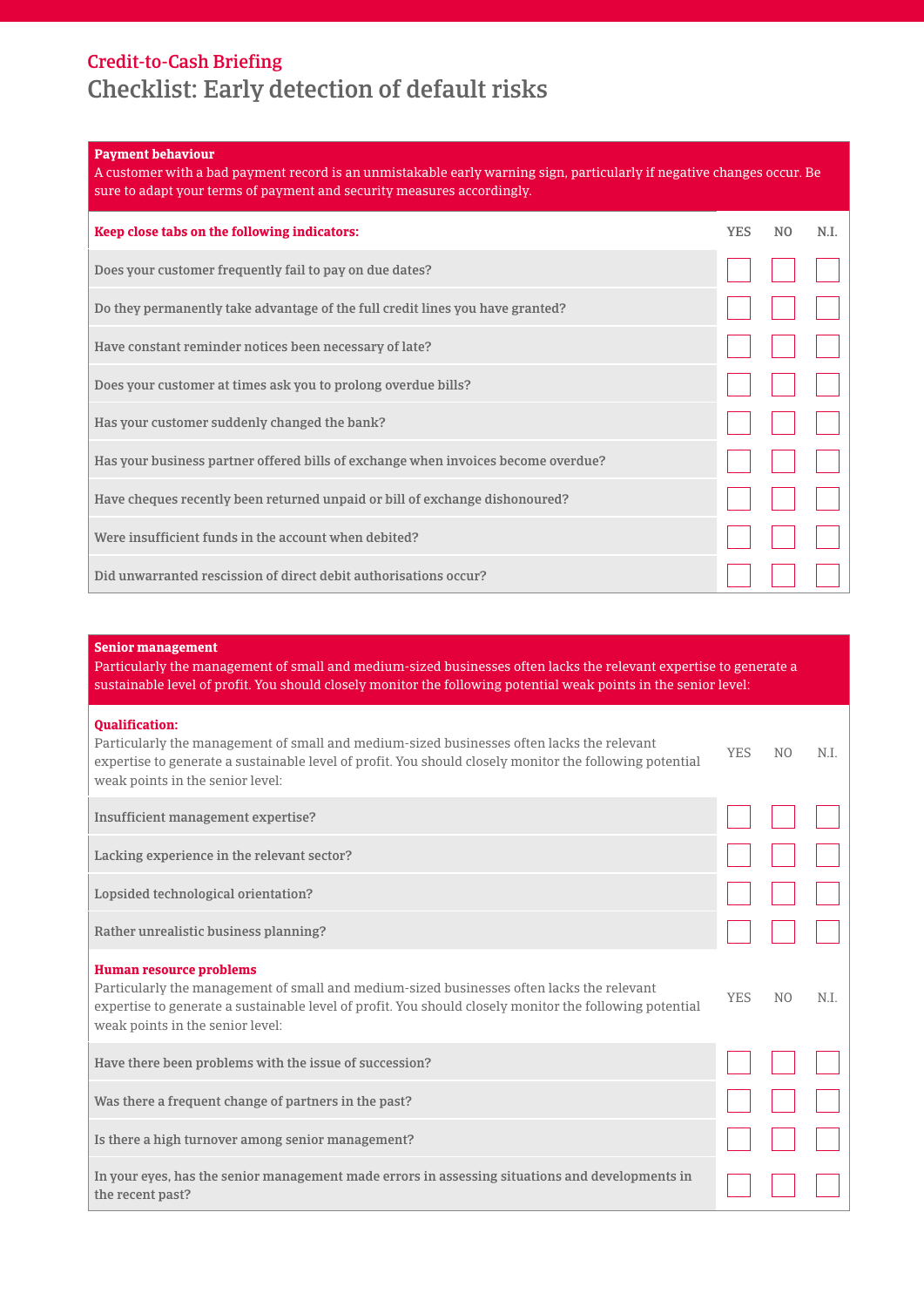### **Financing**

| Return on sales is often at a low level. Therefore, adequate liquidity and financing capacity are crucial. Moreover, Basel II<br>now obliges companies to commit themselves to an optimal financing scheme. |            |                |      |  |  |
|-------------------------------------------------------------------------------------------------------------------------------------------------------------------------------------------------------------|------------|----------------|------|--|--|
| <b>Capital structure</b><br>The risk of insolvency rises with unfavourable figures, in particular:                                                                                                          | YES.       | N <sub>O</sub> | N.I. |  |  |
| Do you perceive your customer's equity capital to be insufficient?                                                                                                                                          |            |                |      |  |  |
| Is there a marked reluctance to increase their equity capital?                                                                                                                                              |            |                |      |  |  |
| Do you believe the debt level to be overly high?                                                                                                                                                            |            |                |      |  |  |
| Are there high loss carry forwards on the balance sheet?                                                                                                                                                    |            |                |      |  |  |
| Does the interest to sales ratio exceed the sector's average?                                                                                                                                               |            |                |      |  |  |
| Are fixed assets predominantly short-term financed?                                                                                                                                                         |            |                |      |  |  |
| <b>Internal financing</b>                                                                                                                                                                                   | <b>YES</b> | N <sub>O</sub> | N.I. |  |  |
| Is the rate of return on capital employed too low?                                                                                                                                                          |            |                |      |  |  |

#### **Accounting**

More than in other areas, weak spots in the accounting department can lead to grave financial problems. Moreover, an accounting that is flawed and not based on the latest data is often the reason that a company's management fails to identify serious problems in time.

| <b>Collections</b>                                                                                                                                                                                                                                                        | YES.       | N <sub>O</sub> | N.I |
|---------------------------------------------------------------------------------------------------------------------------------------------------------------------------------------------------------------------------------------------------------------------------|------------|----------------|-----|
| Do you believe that your customer has a flawed collections management?<br>Every delay in time costs money. If collection services fail to operate inefficiently, DSO<br>(days of sales outstanding) ratios are high and cut profits because of increased financing costs. |            |                |     |
| Invoicing / billing                                                                                                                                                                                                                                                       | <b>YES</b> | N <sub>O</sub> | N.I |
| Are invoices regularly sent out too late or do they often hold mistakes?<br>Unnecessarily late invoicing implies additional need for financing as customers are kept from making timely payments.                                                                         |            |                |     |
| Financial, cost and liquidity planning                                                                                                                                                                                                                                    | <b>YES</b> | N <sub>O</sub> | ΝI  |
| Do you find that financial, cost and liquidity planning are unsatisfactory?<br>An adequate planning process is precondition for responsible corporate management.<br>Without it, the possibility of financial problems occurring is definitely higher.                    |            |                |     |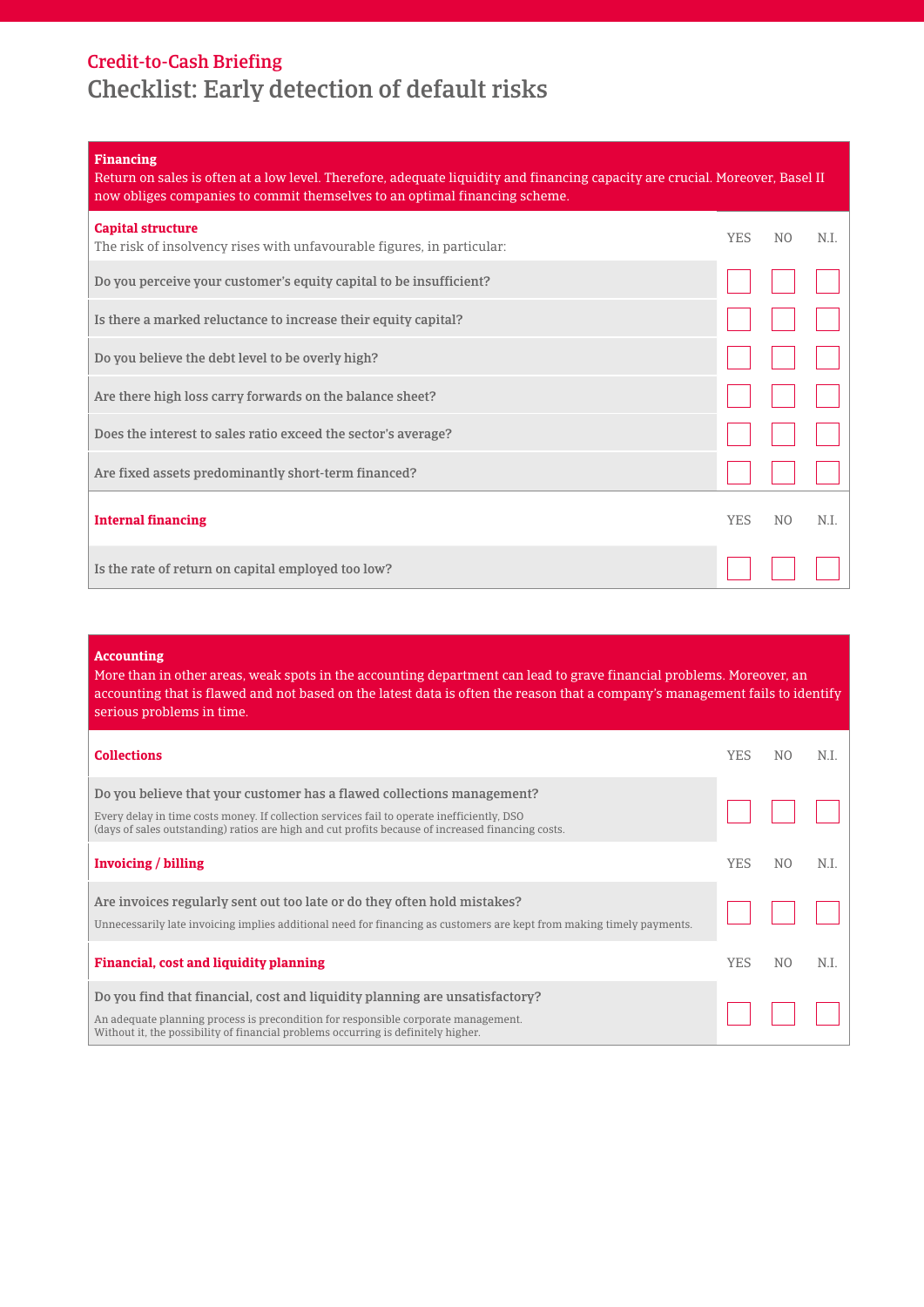| <b>Procurement</b><br>Your customers' procurement policies allow you to draw important conclusions as to their creditworthiness.                                                                                                                                                                                                                                 |            |                |      |
|------------------------------------------------------------------------------------------------------------------------------------------------------------------------------------------------------------------------------------------------------------------------------------------------------------------------------------------------------------------|------------|----------------|------|
| <b>Dependence</b>                                                                                                                                                                                                                                                                                                                                                | <b>YES</b> | N <sub>O</sub> | N.I. |
| Does the company depend on too few suppliers?<br>Depending on only few suppliers can be potentially dangerous. If one of them should file for insolvency or experience<br>difficulties in delivering ordered goods, the buyer, i.e. your customer, might face a predicament.                                                                                     |            |                |      |
| Suspension of deliveries or immediate collection by other suppliers                                                                                                                                                                                                                                                                                              | <b>YES</b> | N <sub>O</sub> | N.I. |
| Have you been informed of suspension of deliveries or immediate collection by other suppliers?<br>Caution is advised should you be informed to that effect. Payment problems or lacking lines of credit with credit insurers or<br>factoring institutions might be the reason.                                                                                   |            |                |      |
| <b>Recurring change of suppliers</b>                                                                                                                                                                                                                                                                                                                             | <b>YES</b> | N <sub>O</sub> | N.I. |
| Have you found out that your business partner often changes suppliers?<br>This can imply problematic relationships with suppliers.                                                                                                                                                                                                                               |            |                |      |
| <b>Complaints</b>                                                                                                                                                                                                                                                                                                                                                | <b>YES</b> | N <sub>O</sub> | N.I. |
| Has your customer made unwarranted complaints?<br>Repeated complaints that turn out to be unwarranted or based on mere trifles are usually used as a pretext to delay<br>payments.                                                                                                                                                                               |            |                |      |
| <b>Ordered quantities</b>                                                                                                                                                                                                                                                                                                                                        | <b>YES</b> | N <sub>0</sub> | N.I. |
| Have there been extreme changes in ordered quantities?<br>A decline in ordered quantities can in certain cases indicate a decline in sales and a sharp increase in ordered quantities<br>might indicate that a customer has stopped receiving goods from other suppliers. Furthermore, fraudulent ordering can be<br>the reason for an unexpectedly large order. |            |                |      |

**Manufacturing**

|  |  |  |  |  | Critical weak points in the provision of goods and services can have serious financial implications for a company. |
|--|--|--|--|--|--------------------------------------------------------------------------------------------------------------------|
|  |  |  |  |  |                                                                                                                    |
|  |  |  |  |  |                                                                                                                    |
|  |  |  |  |  |                                                                                                                    |

| <b>Stock on hand</b>                                                                                                                                                                                                                                                                                                                                                            | <b>YES</b> | N <sub>O</sub> | N.I. |
|---------------------------------------------------------------------------------------------------------------------------------------------------------------------------------------------------------------------------------------------------------------------------------------------------------------------------------------------------------------------------------|------------|----------------|------|
| Are your customer's stock levels comparably high?<br>A strong hike in stock on hand can indicate falling sales.                                                                                                                                                                                                                                                                 |            |                |      |
| <b>Production capacities</b>                                                                                                                                                                                                                                                                                                                                                    | <b>YES</b> | N <sub>O</sub> | N.I. |
| Does your customer have excess production capacities?<br>Facilities that do not operate at full capacity in most cases imply sales problems. This also has an adverse<br>effect on the cost structure.                                                                                                                                                                          |            |                |      |
| <b>Manufacturing facilities</b>                                                                                                                                                                                                                                                                                                                                                 | <b>YES</b> | N <sub>0</sub> | N.I. |
| Are the manufacturing facilities in a bad shape?<br>Poorly maintained facilities as well as lack of investments into new fixed assets or the replacement of old ones may<br>indicate a deficit of funds. The closure of complete product lines could be because of problems with the market. On the<br>other hand, it might also signify a market-driven and sensible decision. |            |                |      |
| <b>Product quality and product range</b>                                                                                                                                                                                                                                                                                                                                        | <b>YES</b> | N()            | N.I. |
| Do your customer's competitors boast superior product quality / product range?<br>If competitors are superior in both product quality and product range, this can suggest a flawed product management as<br>well as not adequately qualified senior management levels.<br>In the medium term, this carries a particular risk of insolvency.                                     |            |                |      |